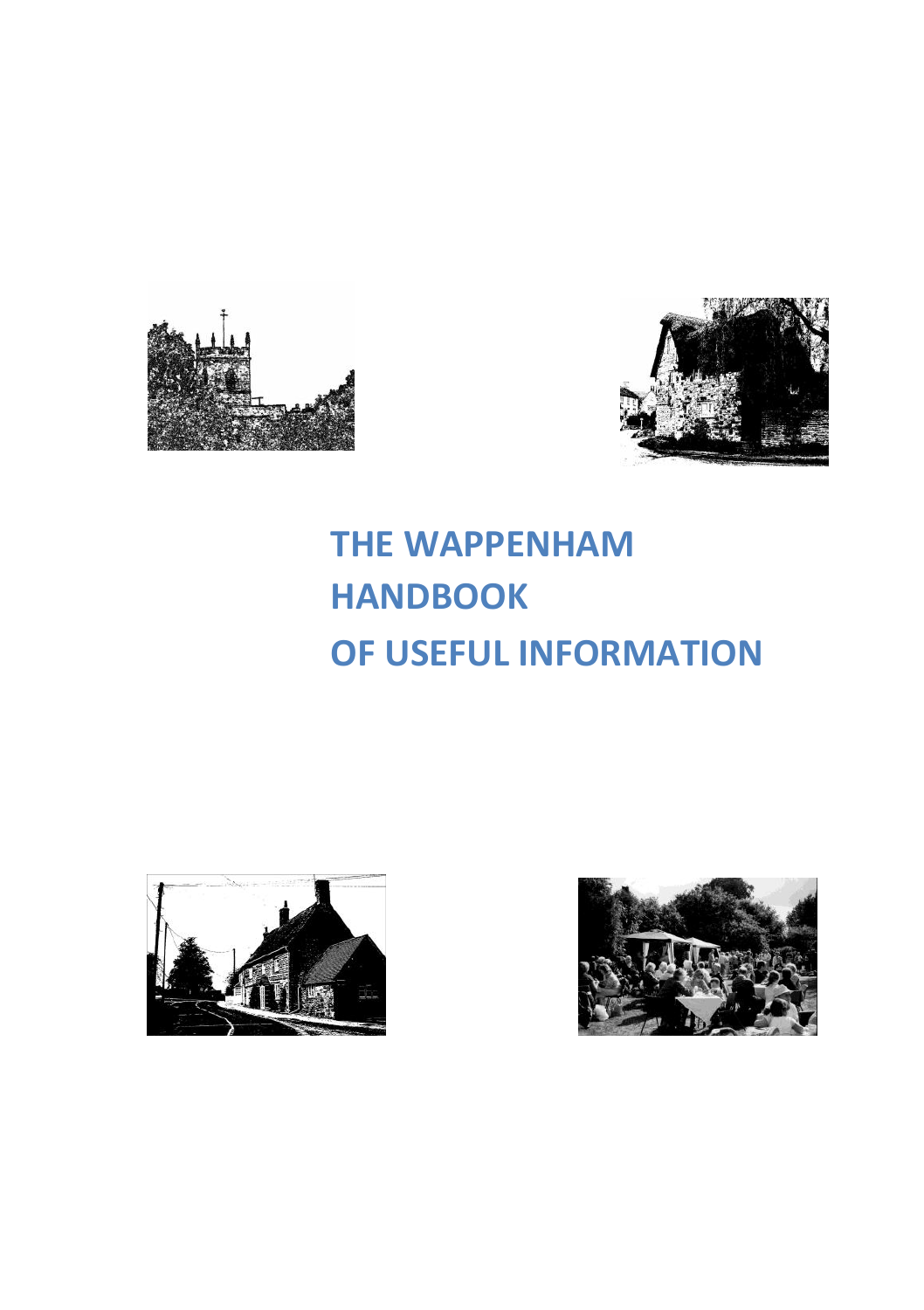## **Contents**

Useful telephone numbers

Keeping in contact

Organisations

Regular events

Public transport (including Medical)

Pubs

#### **Welcome to Wappenham!**

This handbook has been compiled by members of the parish council, with input from many parishioners.

We hope you enjoy living here in this beautiful place.

Please let us know of any changes to this information by email: [parishclerk@wappenham.net](mailto:parishclerk@wappenham.net)

This edition was produced in 2020; please note that due to the Coronavirus pandemic, some activities may be temporarily suspended.

## **Wappenham Web Site**

The village has invested in a web site for everyone to keep up to date with the latest news and activities in Wappenham

You can access it at [www.wappenham.net](http://www.wappenham.net/) - please also let us know if there is anything you wish to publicise through this site.

Contact Liz Hart [parishclerk@wappenham.net](mailto:parishclerk@wappenham.net)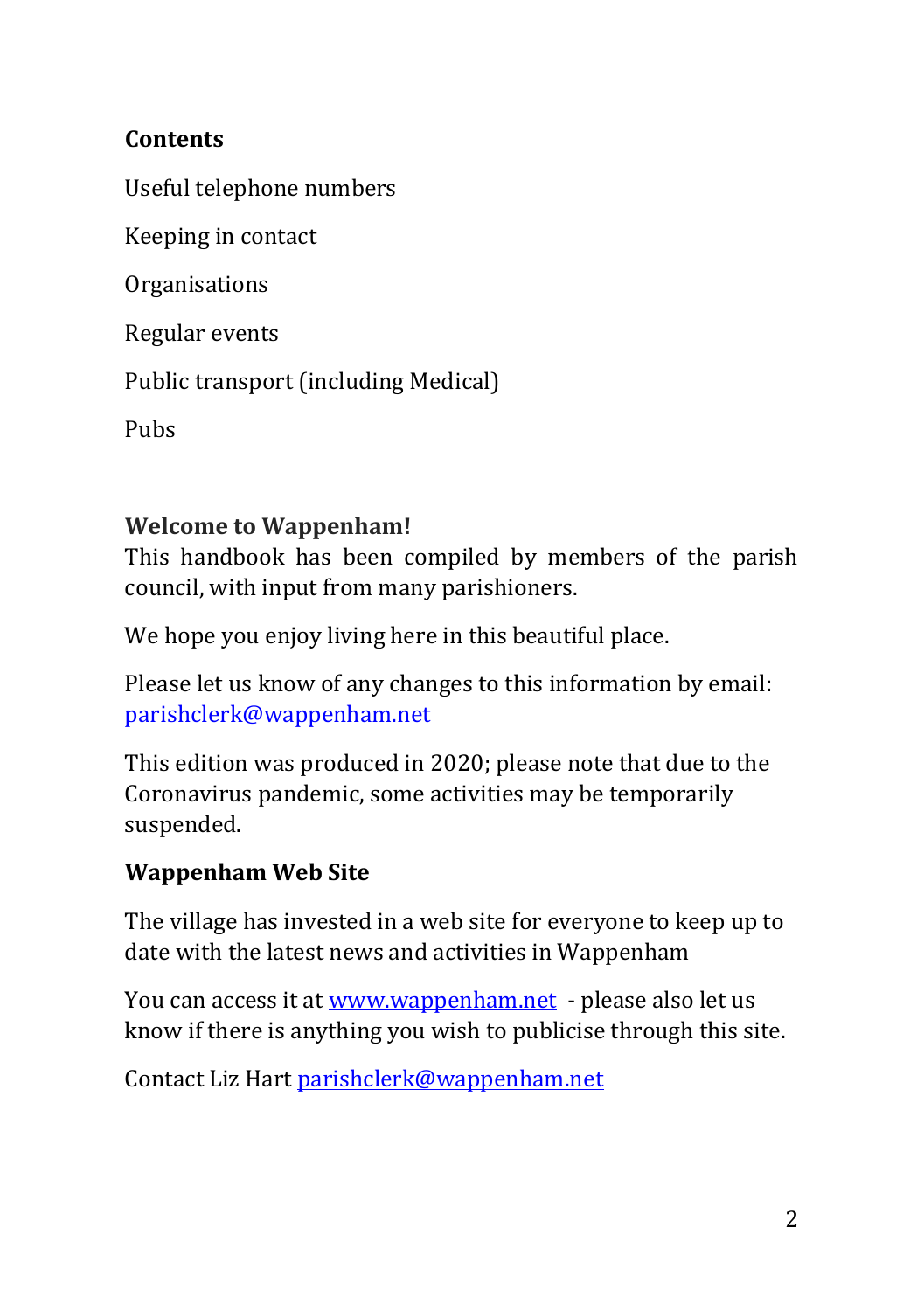## **Useful telephone numbers**

## **Local publications**

Website for many local services (delivered to your door)

# **Village Help**

[www.villagehelp.com](http://www.villagehelp.com/)

#### **Towcester Focus**

[www.focusmagazinegroup.co.uk](http://www.focusmagazinegroup.co.uk/)

# **Doctors**

#### **Brook Health Centre**

Dr A Supple and partners

Towcester: 01327 323900

Silverstone 01327 857240

#### **Towcester Medical Centre**

Dr N Ward and partners 01327 359953

## **Greens Norton and Weedon Health Centre**

Dr Abram and partners 01327 358287

#### **Brackley Medical Centre**

01280 702436

#### **Out of hours emergency medical service**

Contact your own surgery for details as this varies between practices.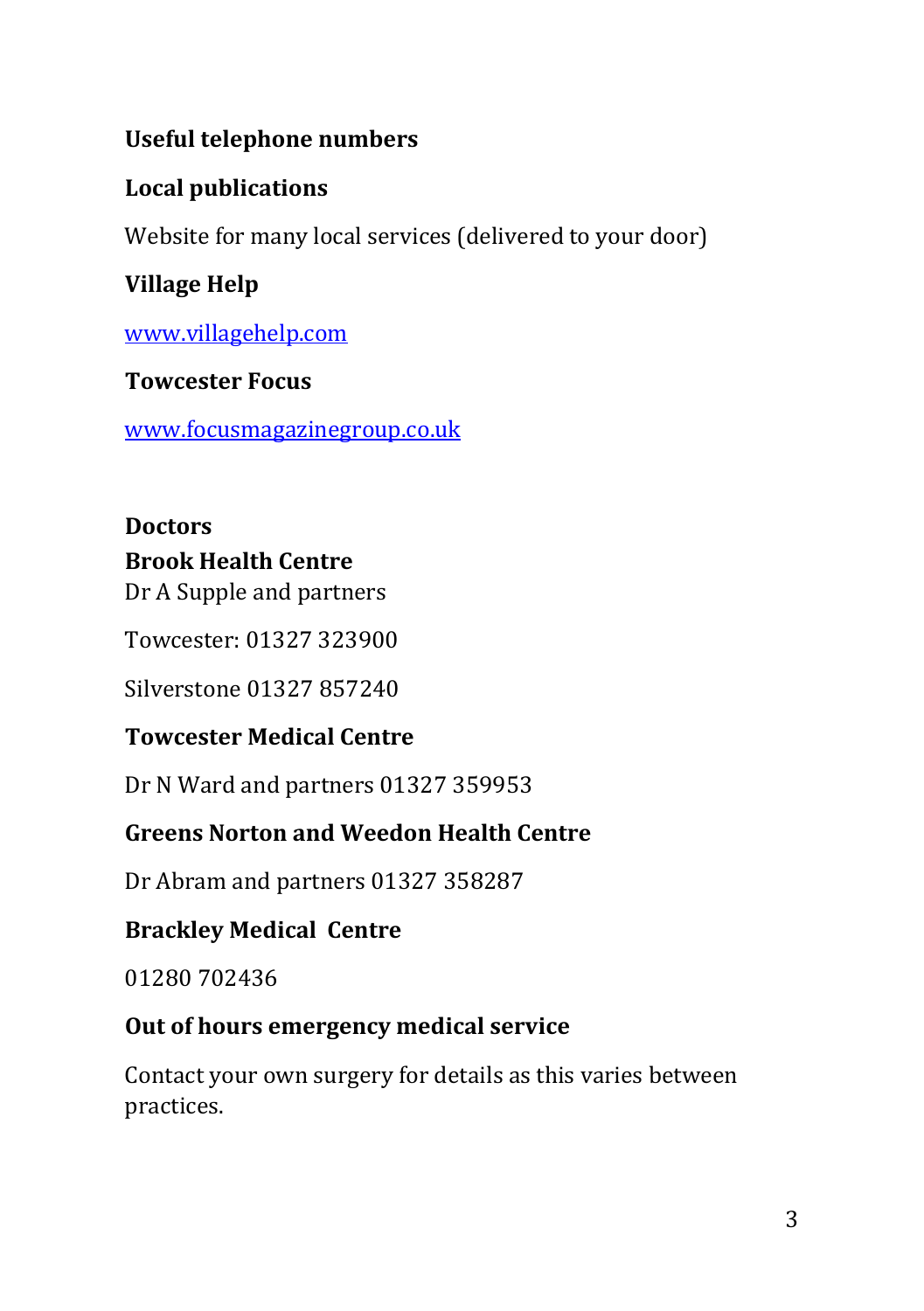# **Village Defibrillator**

The defibrillator is in the centre of the village and can be found on the left-hand side of the Wappenham Chapel wall. Full instructions are on the box.

Please call 999 for assistance as soon as possible.

# **Hospitals Northampton General, Cliftonville** 01604 634700 **Horton General, Banbury** 01295 275500

If you have trouble getting to the doctor or to another medical appointment, see Transport page.

**Police**

**Towcester/Northampton** 101 – non-emergency number

## **Local Government**

Northamptonshire County Council 0300 126 1000 (M-F 8am-6pm)

South Northants Council (SNC) 01327 322322

# **Samaritans**

03457 909090 (local rate) or jo@samaritans.org

**Anglian Water** 03450 704158 or 03457 145145 for emergencies

## **'Fix my Street'**

Online reporting service:: www.northamptonshire.gov.uk allows logging and tracking of all Highway problems from blocked drains and potholes to damaged signs and pavement issues Alternatively you may report on 0345 601 1113.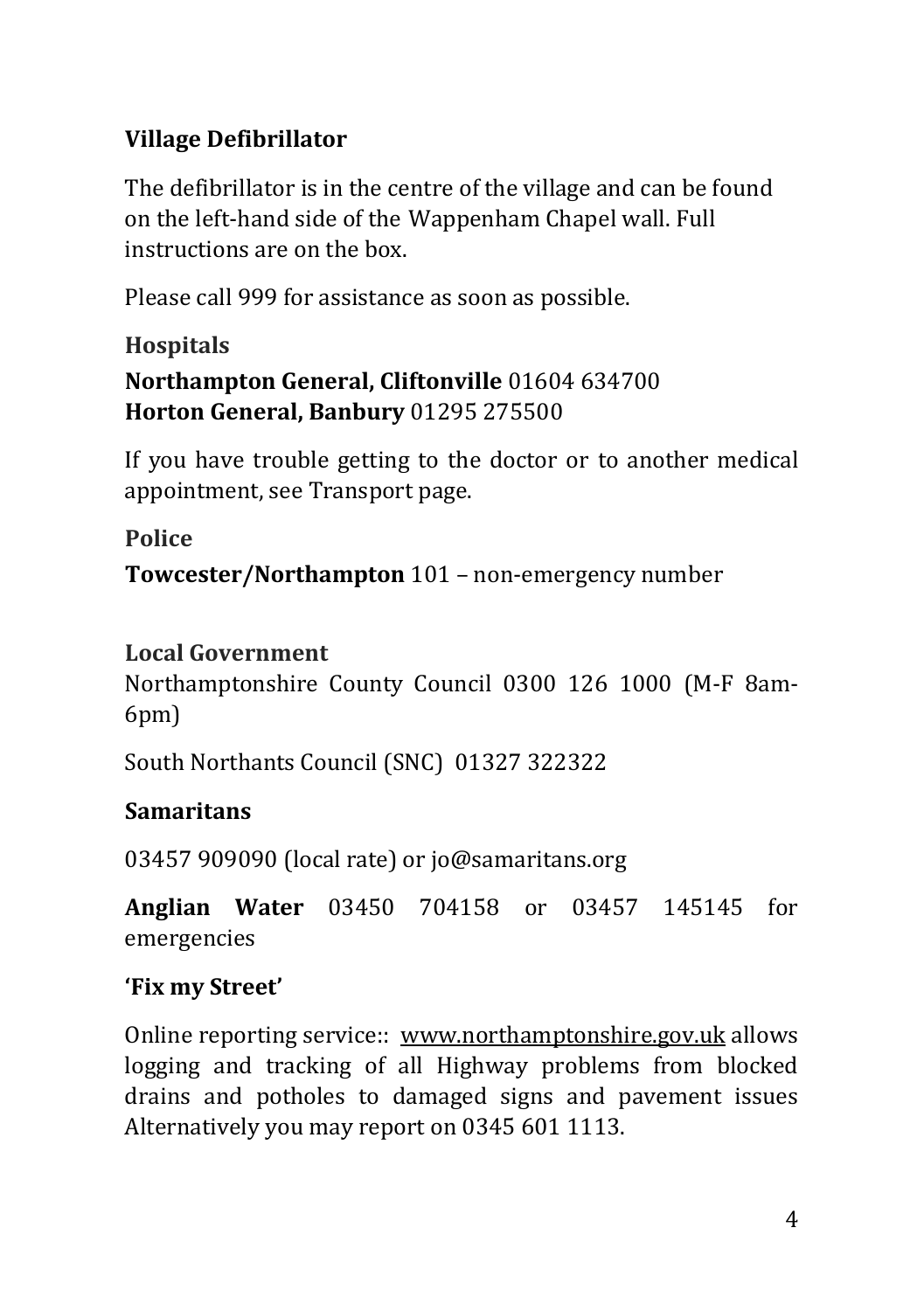## **Libraries** 0300 126 1000

Towcester: 10am -4pm 9-6 Tuesdays and Thursdays

Brackley: 10am – 4pm Monday, Wednesday, Friday, 10am-2pm Saturday

# **Village Design Statement**

This was compiled some years ago after a period of consultation with villagers. Its purpose: "to enable us – the people of Wappenham – to have a real say in the future shape of our village, especially over the effect of future building development and the visual environment in general. It is far better to decide what we want now than to regret the results of unpopular planning decisions afterwards. Another aim of the Design Statement is to stimulate discussion and raise awareness on conservation issues relevant to the village and its surrounding area."

South Northamptonshire Council has adopted it as Supplementary Planning Guidance, which will be taken into account in all planning applications.

You can download a copy of the VDS from the Wappenham website: [www.wappenham.net](http://www.wappenham.net/)

# **Public transport including medical**

# **Buses**

Ability provide a minibus service. Users must pre-book and concessionary passes are valid.

Details can be found here: [www.abilitycic.org.uk](http://www.abilitycic.org.uk/)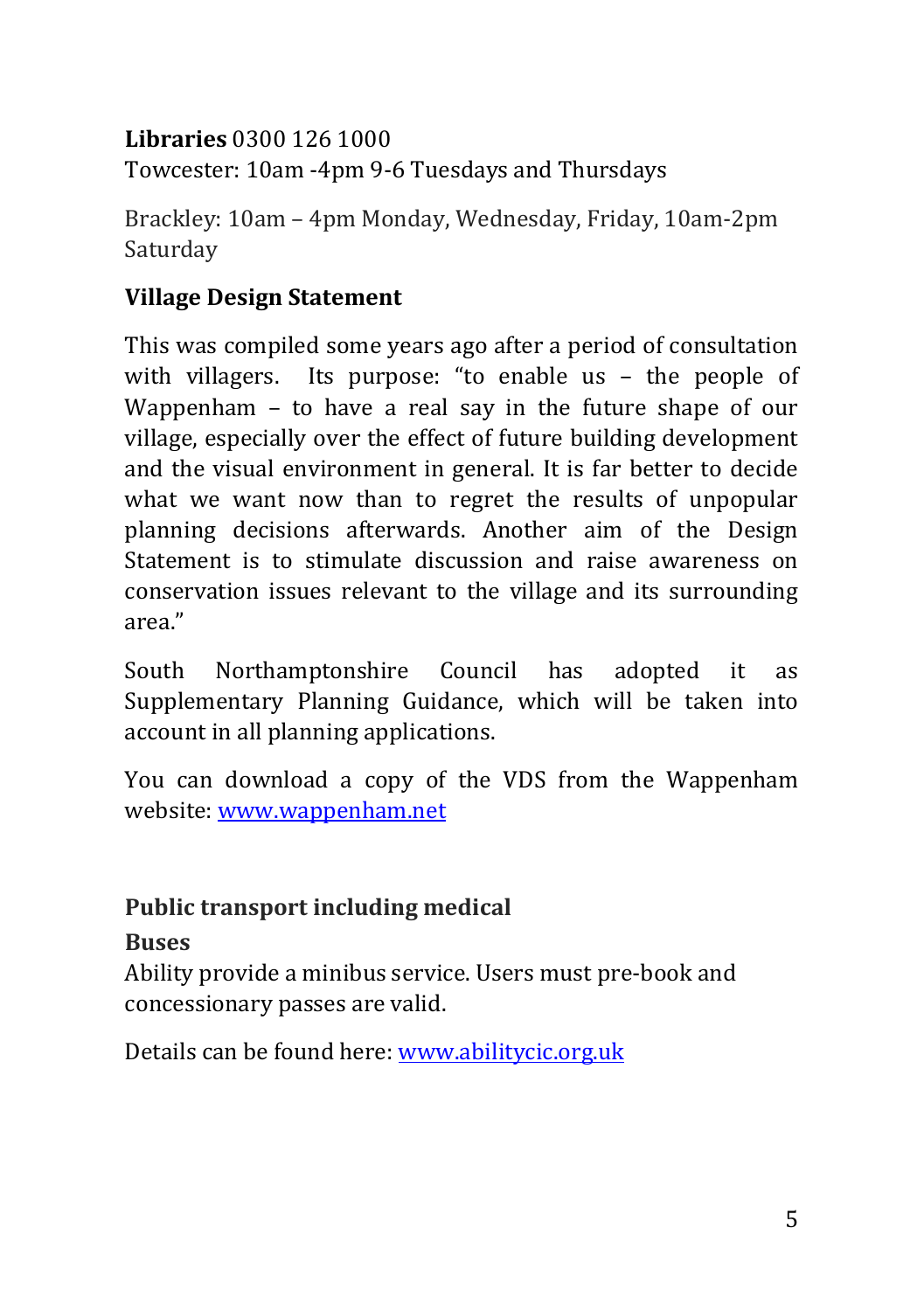## **Towcester Area Door-to-Door (TADD)**

'TADD' is a charity set up to help people reach their healthrelated appointments, whether nearby or further afield, when public transport is unavailable or inappropriate. Members join TADD for a yearly fee and then pay mileage (about 60p a mile), which you can reclaim if on income support) to the volunteer driver.

TADD are also always looking for new volunteer drivers.

To find out more about TADD, contact 01327 810300

## **Veterinary Surgeons**

Towcester Veterinary Centre 01327 350239

Brackley: Croft Veterinary 01280 703451

Beech House Veterinary Centre 01327 354477

## **General Stores and Post Office**

Syresham 01280 850210

Helmdon Reading Room (post office only) 0345 6112970 Tuesdays 10am – 12am, Thursday 2 – 4pm

Croft Stores Silverstone 01327 857751

Sulgrave Village Store 01295 760066

\*Please search the internet for times and exact location of above.

## **Butchers and grocery van**

A mobile shop comes on Saturdays at approximately 3:15pm from Mumfords in Culworth. Call 01295 760212 if you wish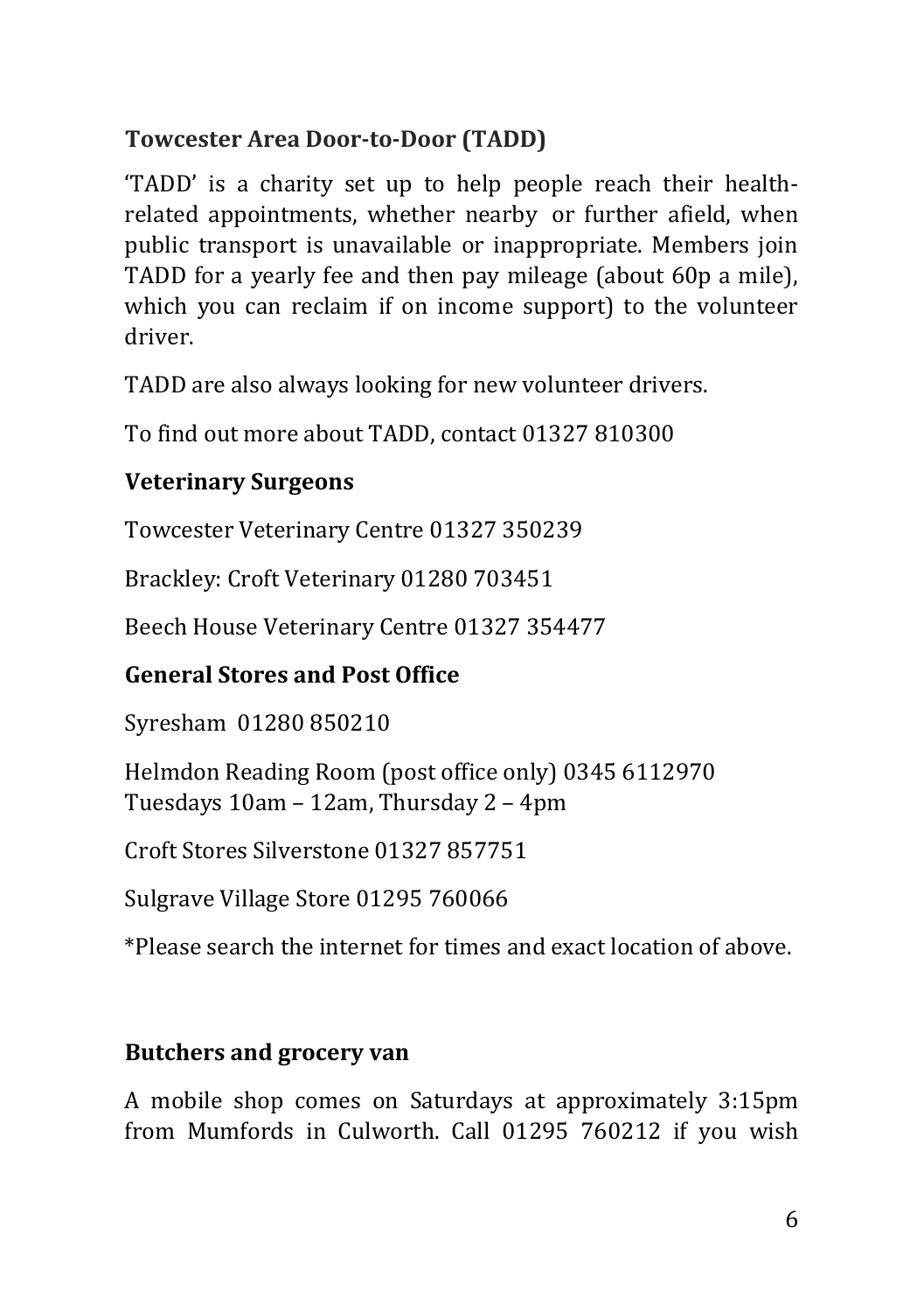them to make a regular call for you and for pre-orders. Excellent meat, sausages etc., as well as fruit veg and basic groceries.

## **Fish.**

Dave's Fresh Fish – delivers to your door Thursday between 4 – 5:30pm Orders should be placed by Monday: 07886 553229

#### **Milk Deliveries:**

**Dairy crest** 01908 312121 Deliver 3 times a week: Monday, Wednesday and Friday including food and organic milk and veg. Also see www.milkandmore.co.uk where you can order online.

#### **Newspaper delivery**

**Smiths Newsagents** – 01295 268499

#### **Farmers' markets**

Towcester – 2nd Friday of the month, 9am-1.30pm, Richmond Rd car park

Brackley – 3rd Saturday of the month, 9am-1pm, Market Place

#### **Schools/pre-schools**

Helmdon Acorns Pre School - aged 2 - 4 yrs - 01295 768327

St Loys Primary School, Weedon Lois 01327 860539 (includes a pre-school)

Silverstone C of E Primary School 01327 855100

Helmdon Primary School 01295 768126

Sponne School, Towcester (secondary) 01327 350284

Magdalen College School, Brackley (secondary) 01280 846300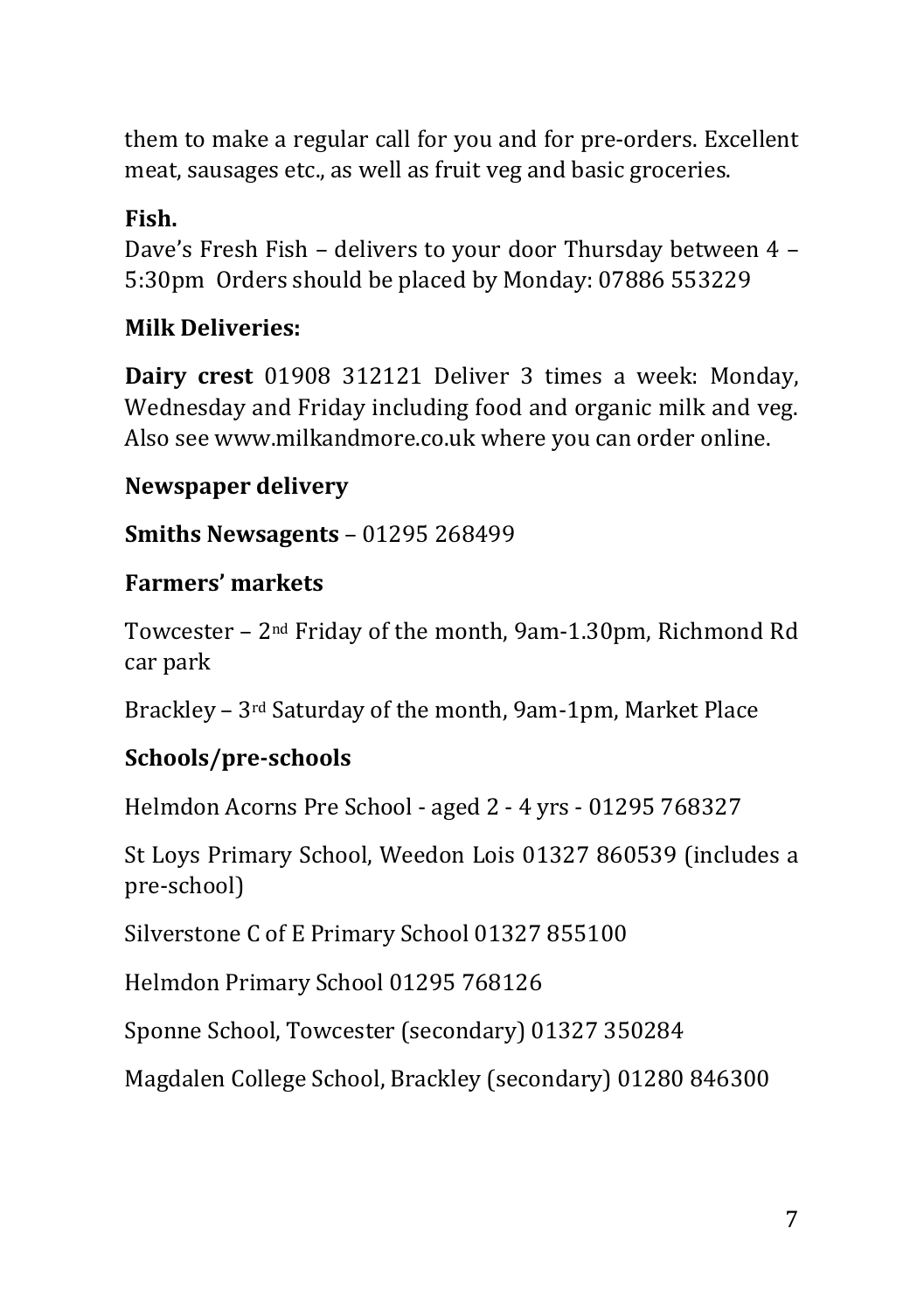#### **Scouts, Cubs and Beavers – Helmdon**

Combined with Turweston to form Whistley 2000

[www.graftondistrictscouts.org.uk](http://www.graftondistrictscouts.org.uk/)

**Guides and Brownies**

**[www.girlguidingnorthamptonshire.org.uk](http://www.girlguidingnorthamptonshire.org.uk/)**

**Helmdon: Rainbows/Brownies**/Guides **Guides/Rangers – Helmdon – see** enquiry form under Helmdon Group[s www.helmdonparishcouncil.gov.uk](http://www.helmdonparishcouncil.gov.uk/)

**Silverstone Riding School** , 01327 858153 [www.silverstoneridingschool.co.uk](http://www.silverstoneridingschool.co.uk/)

**Helmdon Cricket** Club [helmdonskipper@gmail.com](mailto:helmdonskipper@gmail.com)

**Syresham Cricket Club** 07838 592712

**Towcestrians Rugby Club** 01327 350141

#### **Wappenham Newsletter**

This is published 4 times a year and is produced and delivered by volunteers to all houses in Wappenham, free of charge. Posters, and messages on WIZ, remind contributors for copy, but do contact Jane on 01327 860350 or at jane.harries@wappenham.net if you have any questions, or would like to help sponsor the newsletter with an ad or donation.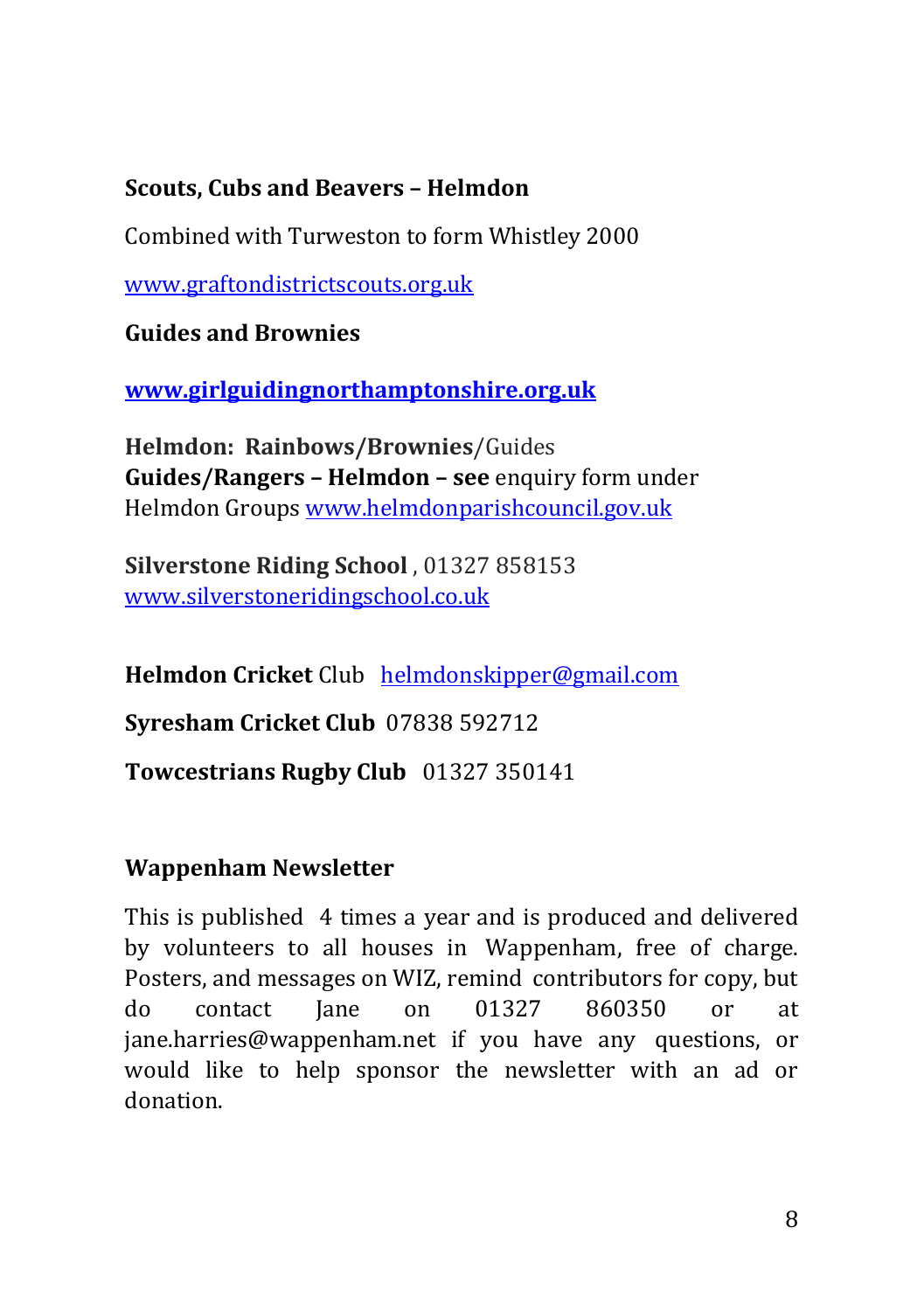#### **NN12 website** with local events and news: [www.aboutmyarea.co.uk/Northamptonshire/Towcester/NN12](http://www.aboutmyarea.co.uk/Northamptonshire/Towcester/NN12)

## **Notices**

There is a noticeboard on the wall outside No2 The Green

## **Organisations**

## **Parish Council**

The Parish Council normally meets every six weeks and meetings start at 7.30pm in the Village Hall. (On Zoom during the pandemic) Minutes are posted on the website and circulated on Wiz (local e-mail). Agendas are posted on the noticeboard and on the website.

Members of the public are always welcome at the meetings and, if appropriate, the person chairing the meeting will invite them to speak on topics that are of interest to them.

Any Parishioner wanting a topic raised at a meeting or wishing to comment on Parish matters should contact the Clerk, preferably by letter or email.

[parishclerk@wappenham.net](mailto:parishclerk@wappenham.net)

## **Footpaths**

The definitive footpath map is posted on the side of the Village Hall. Please keep to the designated footpaths and if dog walking please ensure that you clean up after your dog. The Village Hall black bin and the black bin at the top of Pittams Lane may be used to dispose of wrapped waste.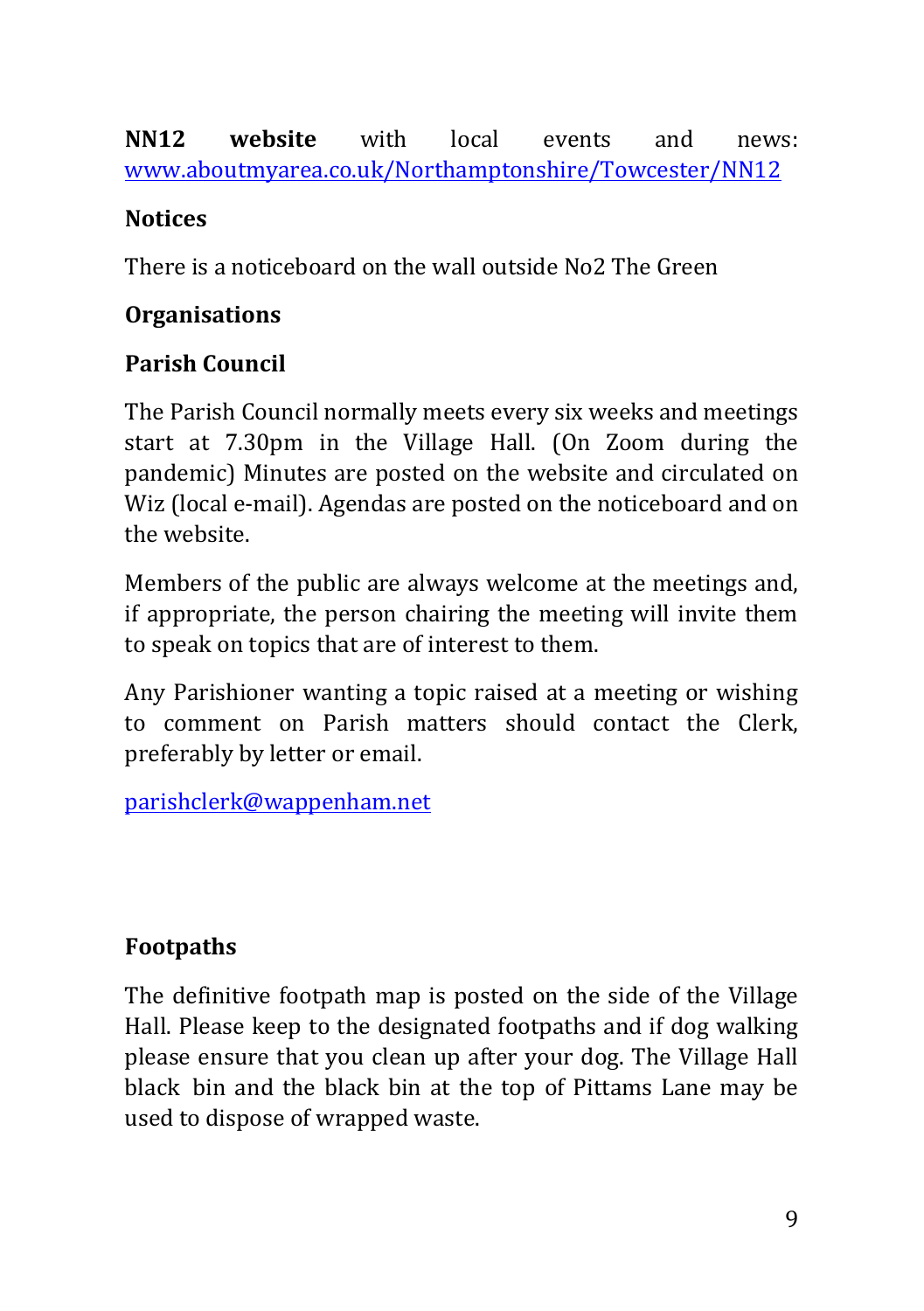## **Village Hall**

The Village Hall is available for hire. If you are thinking about hosting an event or activity, whether it be yoga classes, art classes, theatre, auctions,



parties, quiz nights, gigs, etc. why not hire Wappenham Village Hall?

The hall has been recently refurbished and there is wheelchair access, disabled toilets, a new kitchen with range cooker, new windows and heating and ample parking. The surrounding area has been cleared and graveled, and its beautiful and peaceful position makes it ideal for summer parties using both inside and outside.

You can hire the hall for only £8.00 per hour, including electricity.

For more details call 01327 860073, or email: [Jennyspill43@gmail.com](mailto:Jennyspill43@gmail.com)

#### **Art classes**

Many people in Wappenham either paint, take photographs or sculpt, as a hobby or as a profession.

There is an Art Club on Tuesday evenings at 7pm – 9pm at the Weston Community Project (two villages away). Contact Emi Farnham: emifa@btinternet.com.

There are also regular ceramic painting classes in Wappenham at Spotted Chicken Ceramics [barbaragundle@aol.com](mailto:barbaragundle@aol.com)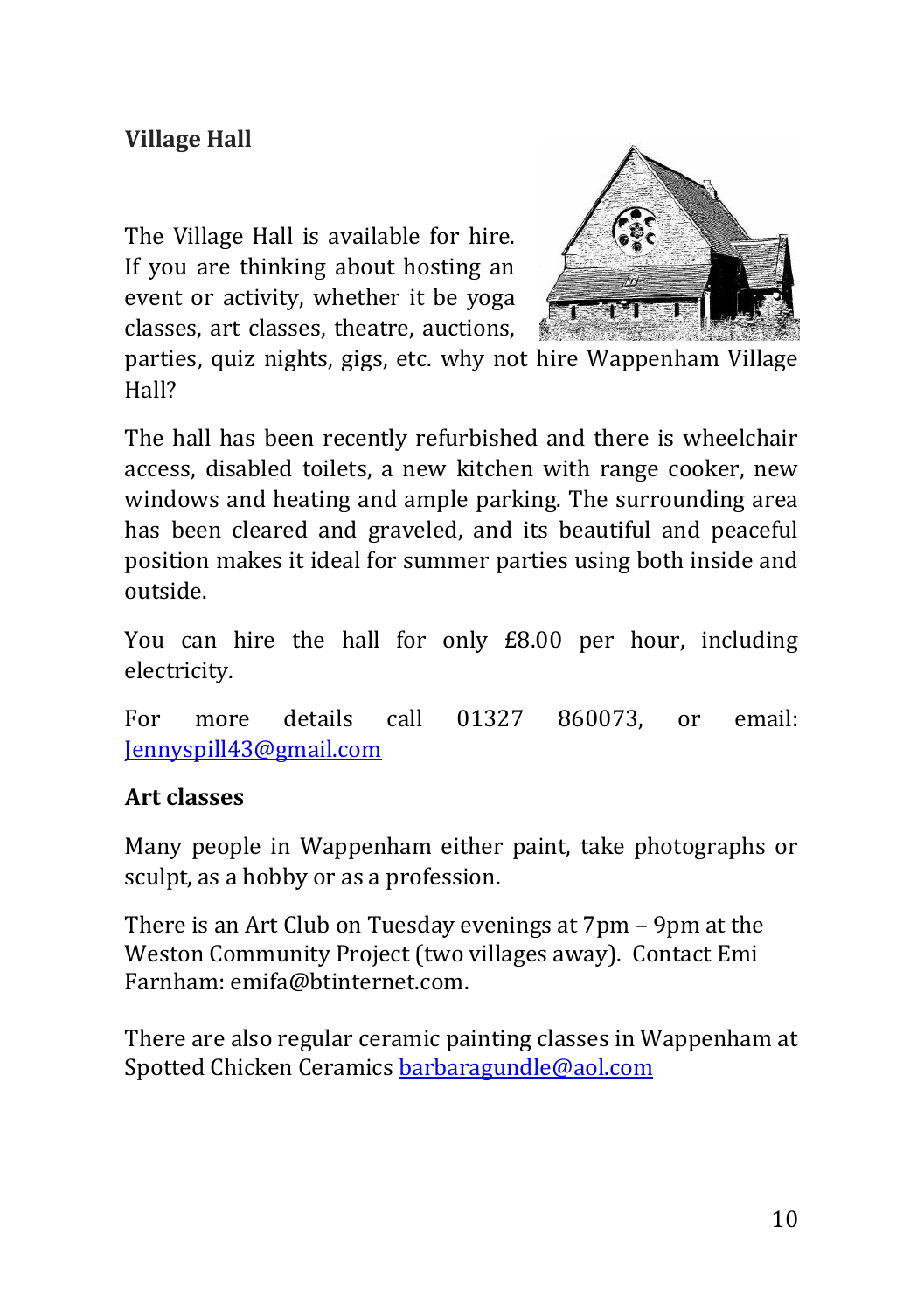## **Lois Weedon and Weston Drama Group (with Wappenham!)**

Some of Wappenham's finest acting talent as well as backstage artistes take part in this group's regular performances. The winter pantomime, usually in February, is particularly popular. Contact Kathryn [kathryndaw@hotmail.co.uk](mailto:kathryndaw@hotmail.co.uk) if you want to join in, as an actor or stage crew. See posters or Wiz notices for tickets for shows.

#### **Wappenham and District Branch of the Royal British Legion**

We are always open to new members, and have meetings every few months and occasional outings. There is a yearly Poppy collection for the British Legion. For details about the Branch, contact Bob Devey: 01327 860148.

#### **Regular Events**

## **Pub Night**

Once a month, last Friday of the month 5.30pm - 11pm. Village Hall. See WIZ for more details

#### **Monthly Coffee Morning**

Every first Wednesday in the month there is a coffee morning for everyone in the village to drop in and chat over tea, coffee and home-made cakes. This is held at the Village Hall in School Lane, from 10am-12 noon.

NB: There is a disabled access ramp at the back of the hall.

Volunteers make the cakes and serve. Anthony Tucker coordinates this. There's a small charge to cover costs.. Very popular – please drop in if you are new to the village and you will be warmly welcomed.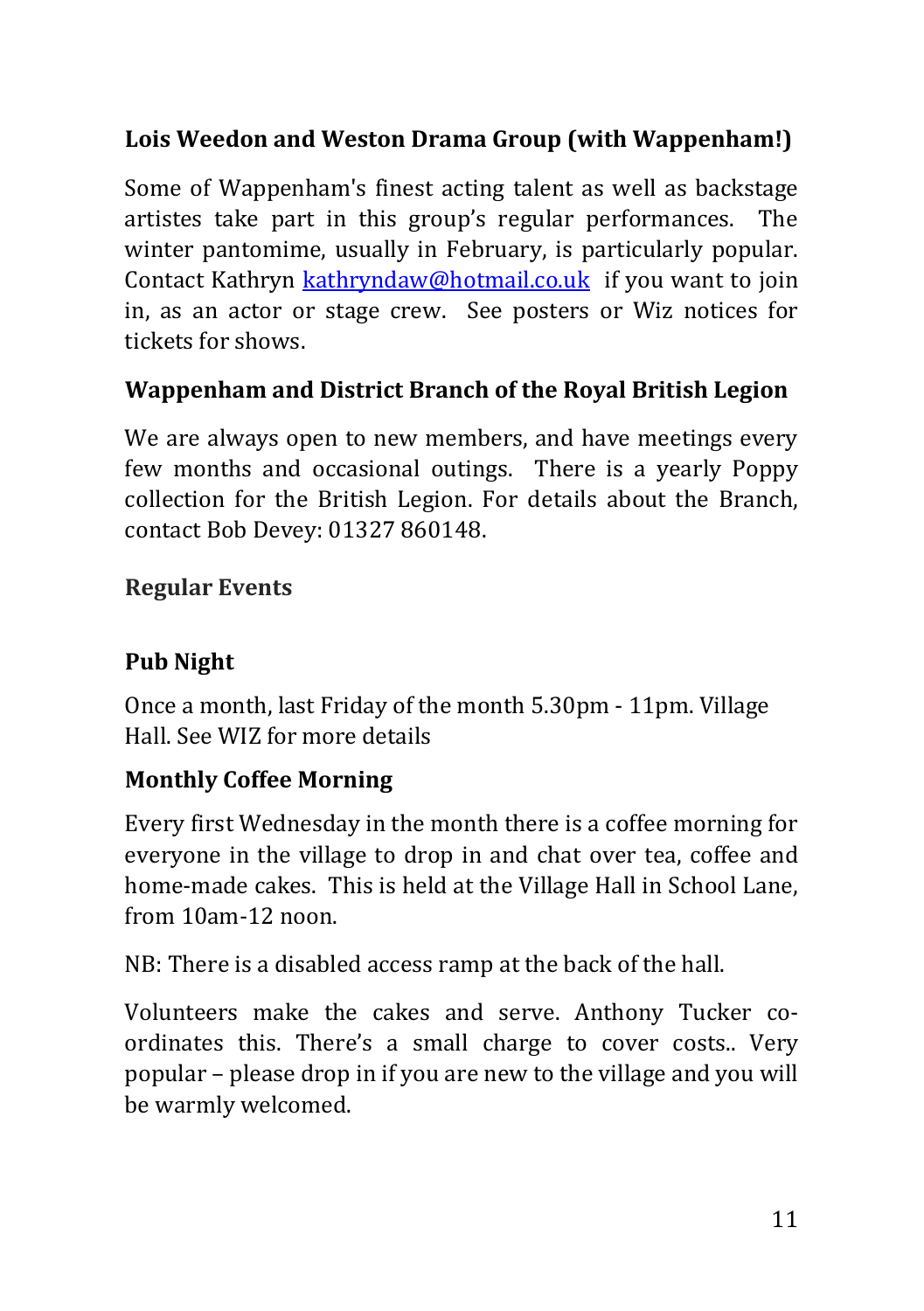#### **Beer and Music Festival**

This is held every June (dates tbc in WIZ).

#### **Short Mat Bowls**

Come along and have a try. All you need to bring is a pair of flat smooth-sole shoes or slippers. Short mat bowls takes place in the Village Hall on a Thursday afternoon at 2pm, and is open to all. The cost of £1 includes tea or coffee. Antony Tucker 01327 860516

#### **Jump In and Swim School Ltd**

Swimming lessons for 2 - 10 year olds held at The Gateway School, Tiffield.

Contact: Judith Pennington

Email: [info@jumpinandswim.co.uk](mailto:info@jumpinandswim.co.uk)

Tel: 07886 712233 or 01327 861015

[www.jumpinandswim.co.uk](x-webdoc://4EA53982-D900-4885-BFC9-C7A3BFF4C47E/www.jumpinandswim.co.uk)

#### **Wappenham bi-annual Safari Supper event**

As those who have attended previously will agree, this is always a fun evening of delicious food & drink. A great way to meet old and new neighbours in an informal roving between houses format.

Guests will visit five venues around the village; enjoy aperitifs, a 3 course meal including wine & beer and end the evening with coffee and port.

Details will be published in WIZ Contact Dave Long 01327 860625 / 07920 028660 or [mrdavelong@yahoo.co.uk](mailto:mrdavelong@yahoo.co.uk)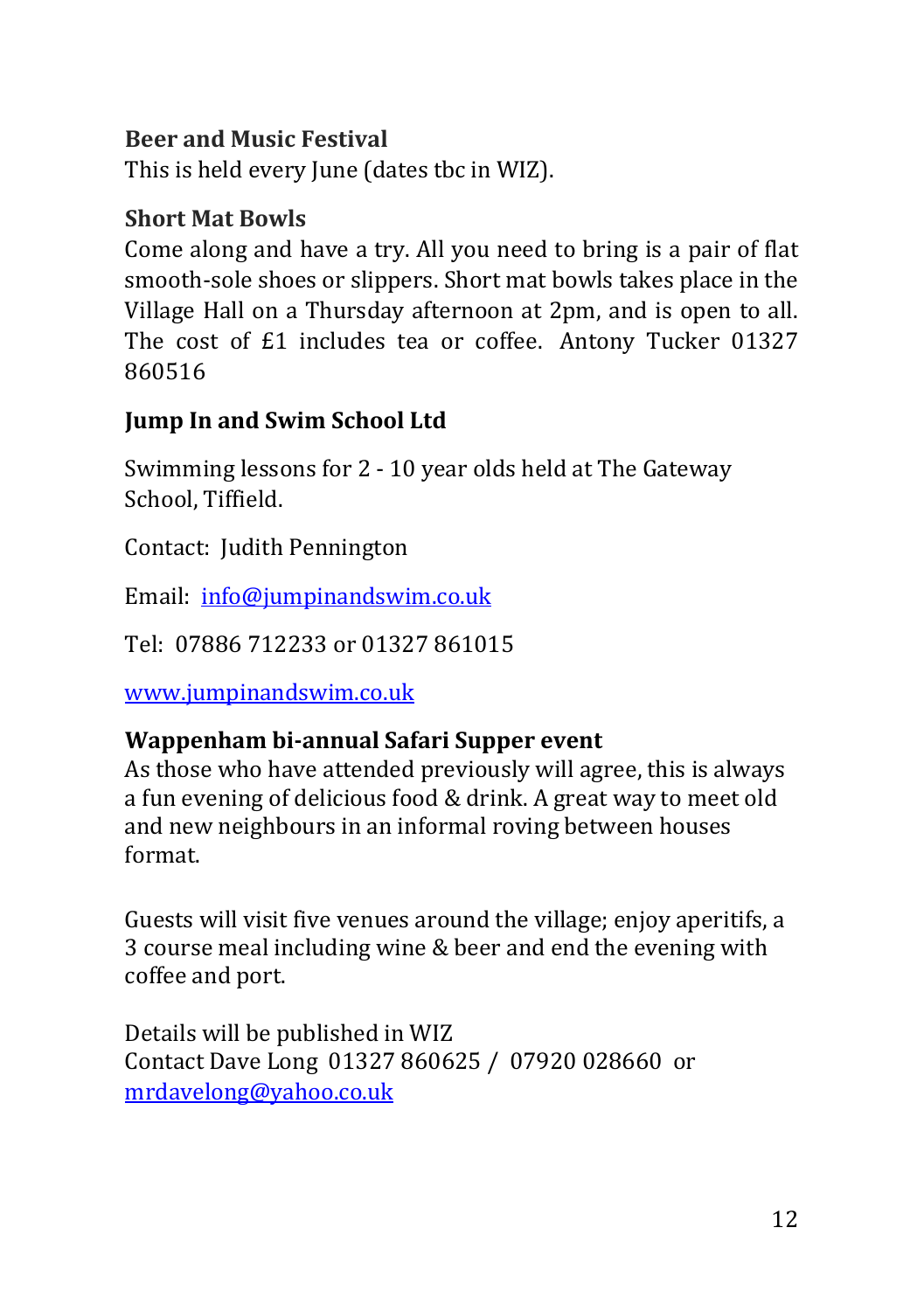## **Pubs**

NB: Please phone to check opening hours as they may change.

#### **The New Inn, Abthorpe**

Tel. 01327 857306 www.newinnabthorpe.co.uk

#### **The Crown, Weston**

Tel 01295 760310 website: www.thecrownweston.co.uk

## **The Kings Head, Syresham**

Tel 01280 850280 [www.kingshead-syresham.co.uk](http://www.kingshead-syresham.co.uk/)

## **The Fat Landlord Helmdon**

01295 768155 [www.thefatlandlord.co.uk](http://www.thefatlandlord.co.uk/)

#### **The Butchers Arms Greens Norton**

01327 358848 [info@thebutchersarms.pub](mailto:info@thebutchersarms.pub)

## **Tove Valley Broadband**

Tove Valley Broadband (known as TVB) brings a fast 1,000Mbps symetrical fibre-optic service into the villages and distributes connections to properties by radio. To reach more out-of-the-way properties, farms and businesses, radio pipelines are used. These are the most efficient, cost effective ways of delivering superfast broadband services - especially in a rural area.

For more information: [www.tovevalley.com](http://www.tovevalley.com/)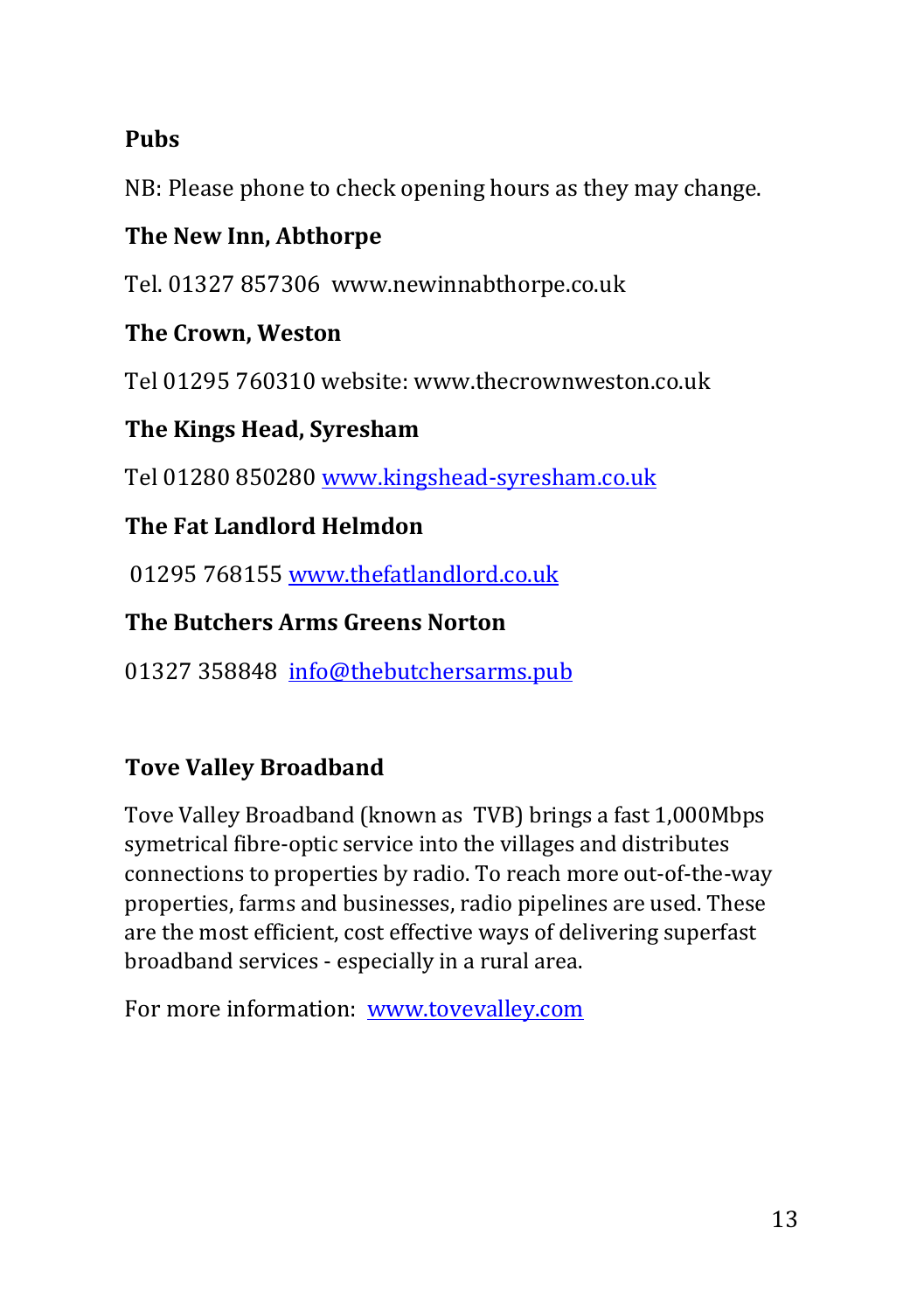## **Wappenham Chapel**

Wappenham Chapel was originally a Methodist Church, but together with its 'twin' Chapel at nearby Slapton (through 1994-96) became completely



independent, and was constituted as the 'Slapton & Wappenham Independent Evangelical Church'. Wappenham Chapel is a confessedly Evangelical Church, adheres to the Westminster Confession of Faith, and "is not ashamed of the gospel of Christ: for it is the power of God unto Salvation to everyone that believes".

We welcome all to our meetings.

Sunday morning worship at Wappenham starts at 10:45 am with a Sunday School running at the same time. There is also a monthly ladies' meeting, and a prayer and Bible study meeting on Tuesdays: see Chapel noticeboard or the newsletter for details.

For more information contact Trevor Thomas [http://www.evangelicalchurch-towcester.org.uk](http://www.evangelicalchurch-towcester.org.uk/)

#### **Church of St Mary the Virgin**

Wappenham Parish is part of the Astwell Benefice. The Benefice also includes: Helmdon with Stuchbury and Radstone, Syresham with Whitfield and Lois Weedon with Weston and Plumpton.